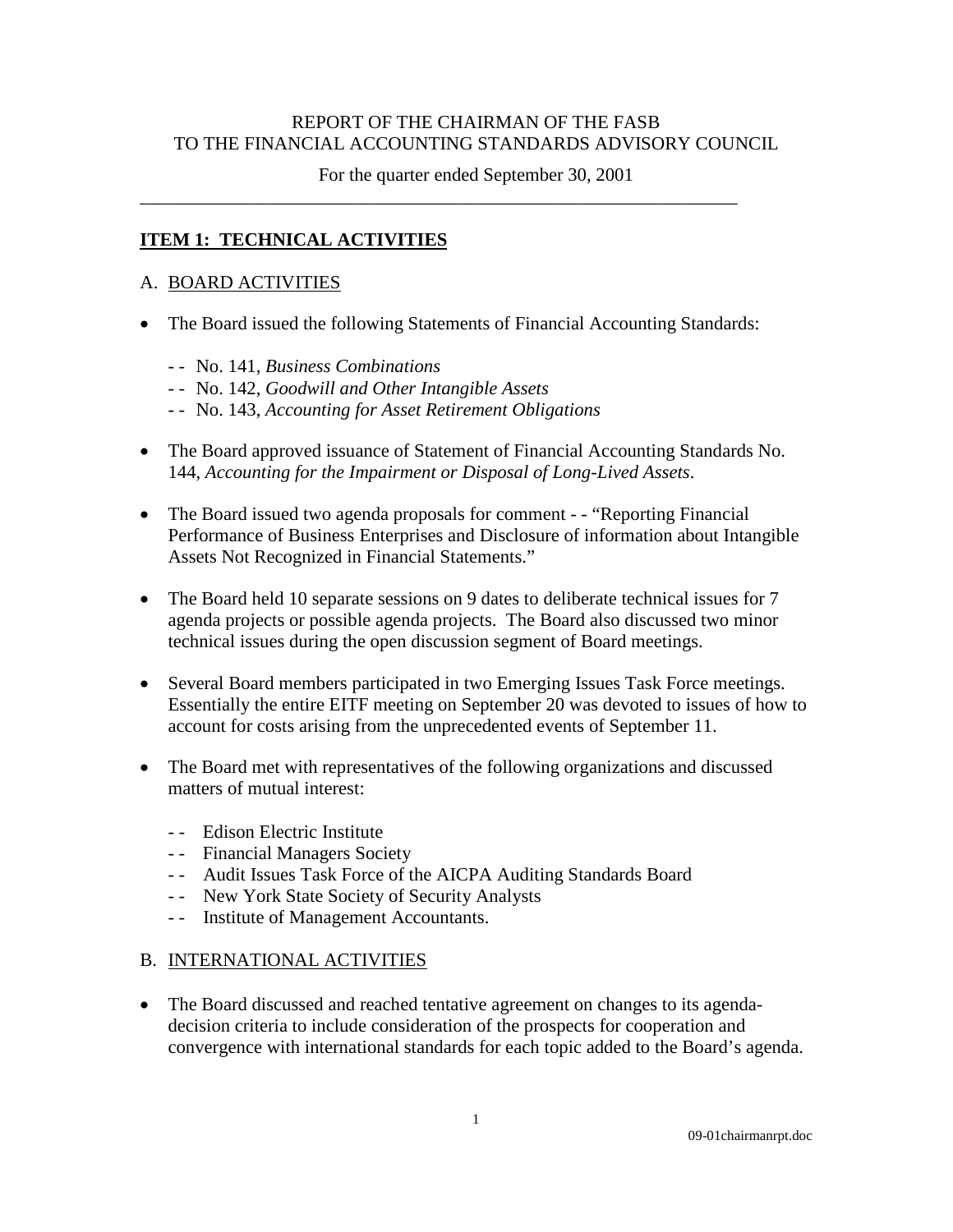- The Board updated the FAF Trustees on its international activities and on the status of the International Accounting Standards Board's (IASB) agenda-setting process.
- The Board discussed and tentatively supported proposed policies and procedures for undertaking joint projects and sharing resources to be agreed upon by all Boards cooperating with the IASB.
- The Board discussed topics on the IASB's agenda and the possibilities for joint projects at the September 5, 2001 Board meeting.
- The chairman and a Board member attended the second joint meeting of the IASB and the chairs of those national standard setters that have a formal liaison relationship with the IASB. The group discussed proposed policies and procedures for sharing resources and the possibilities for cooperation on topics of mutual interest.
- Eiko Tsujiyama, a professor of accounting at Musashi University in Tokyo, Japan, began her visiting international fellowship.
- Peter Oser, an accountant from Germany, completed his fellowship with the FASB and returned to his position with Ernst & Young, Stuttgart.
- Staff members and the IASB liaison Board member met with Tatsuya Terazawa, special advisor to the Japanese Ministry of Economy, Trade, and Industry, to discuss the FASB's recent activities on its business combinations, financial instruments, and impairment projects.
- Members of the Japan Leasing Association met with a staff member, a Board member, and the IASB liaison Board member to discuss U.S. leasing standards and recent developments regarding the G4+1's leasing proposals.
- Board and staff members discussed international activities with members of the New York Society of Securities Analysts.

# C. OTHER ACTIVITIES

- The following professional development sessions were presented to the Board and staff:
	- - Abby Cohen and Gabrielle Napolitano, managing directors, Goldman, Sachs & Company, discussed their current investment perspective, as well as the economic outlook for the remainder of 2001 and 2002.
	- - David Cairns, consultant on international accounting standards and former secretary-general of the International Accounting Standards Board (1985— 1994), discussed the results of his survey on the use of IASC standards worldwide.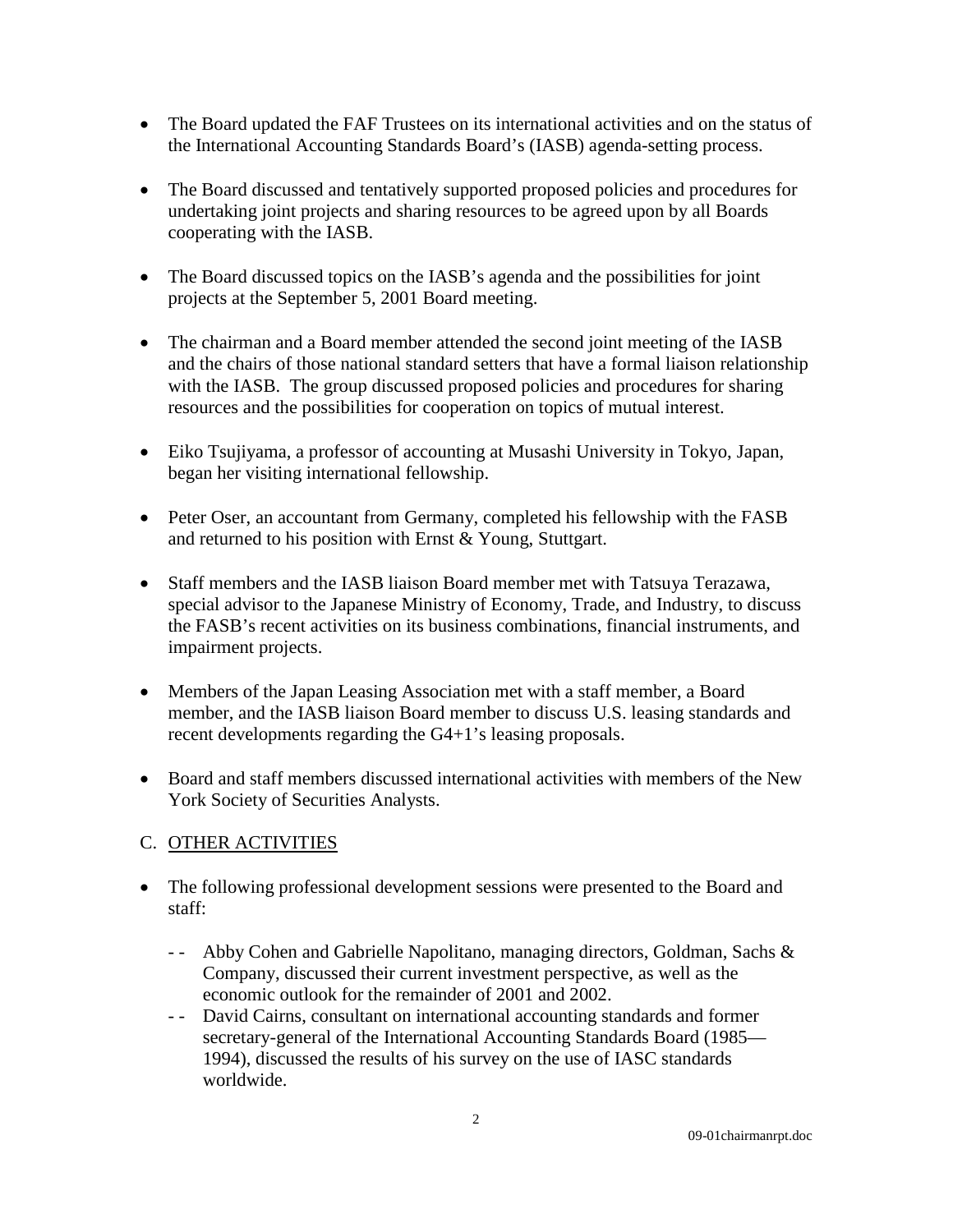- - Dr. Robert A. Howell, visiting professor of business administration, Tuck School of Business at Dartmouth, discussed financial management in the digital age.
- - Dr. Robert C. Eccles, PricewaterhouseCoopers, discussed performance measurement reporting.
- The director of RTA met with representatives of Goldman Sachs and discussed their involvement with technical projects including derivatives and hedging and liabilities and equity.
- Two Board members and staff participated in a field visit on the liabilities and equity project.
- Two Board members and staff participated in a closed meeting with representatives from BDO Seidman, LLP to discuss implementation of Statements 141 and 142.
- Staff requested comments about the objective and scope of the potential projects on reporting financial performance and on disclosure about intangibles.
- Staff attended AcSEC meetings in Chicago and New York.
- Staff participated in two closed meetings of EITF working groups.

## **ITEM 2: WASHINGTON ACTIVITIES**

- The chairman and a staff member met individually with several Members of Congress and staff to discuss current FASB activities.
- The chairman testified at an oversight hearing before the Commerce, Trade, and Consumer Protection Subcommittee of the Committee on Energy and Commerce about current issues before the FASB.
- A staff member met with representatives of a number of associations, Members of Congress, Congressional Committees, government agencies, and other entities and organizations to discuss current FASB activities.
- A Board member, director of RTA, and assistant director of RTA held a quarterly update meeting with the SEC staff.

## **ITEM 3: SPEECHES DELIVERED**

Principal platforms addressed by the Board and staff members during this period included:

- $-$  AICPA
- - American Accounting Association
- -- Bryant College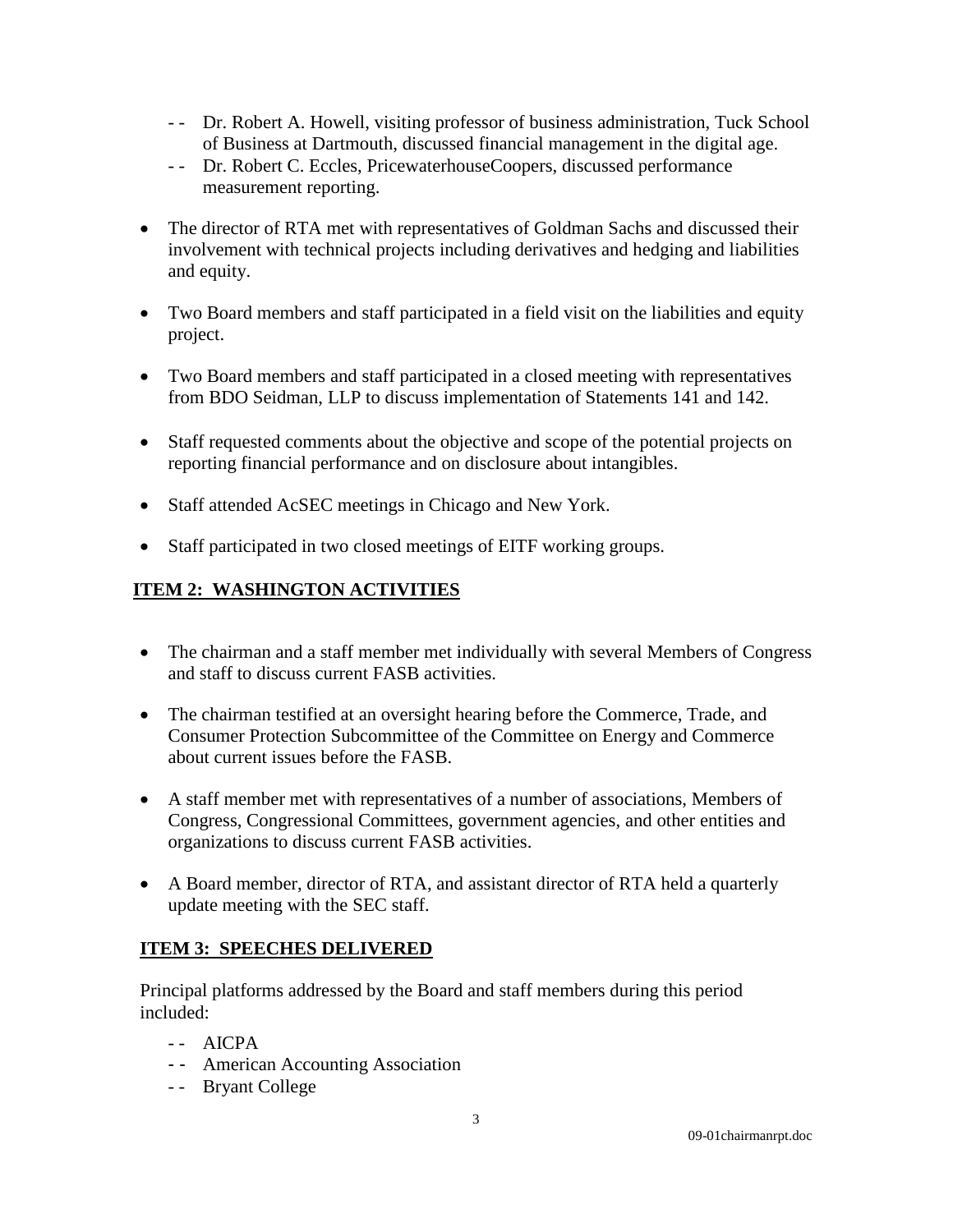- - California Society of CPAs
- - California CPA Education Foundation
- - Canadian Institute of Chartered Accountants (CICA)
- - Columbia University
- - Deloitte & Touche/Fair Trading Conference
- - Equipment Leasing Association
- -- Exchequer Club
- -- Illinois CPA Society
- - Institute of Management Accountants
- - Louisiana Society of CPAs
- -- Massachusetts Society of CPAs
- - Moore Stephens North America
- - Mortgage Banker's Association of America
- - National Society of Accountants for Cooperatives
- - New York State Society of Certified Public Accountants
- - Pennsylvania Society of CPAs
- - PricewaterhouseCoopers Faculty Symposium
- - SEC Alumni Technical Conference
- - Texas Society of CPAs
- -- University of Illinois
- - University of Tennessee
- - Virginia Society of CPAs.

## **ITEM 4: ARTICLES PUBLISHED**

Foster, John M. (Neel) and L. Todd Johnson, "Why Does the FASB Have a Conceptual Framework," *Understanding the Issues* (an accompaniment to Status Report), August 2001.

Jenkins, Edmund L. and Wayne S. Upton, "Forum: Measurement of Intangibles, Internally Generated Intangible Assets: Framing the Discussion," *Australian Accounting Review*, vol. 11, no. 2, 2001.

# **ITEM 5: ADDITIONAL PUBLIC RELATIONS ACTIVITIES**

- Initiated or responded to approximately 75 media inquiries per month.
- Wrote and distributed seven news releases.
- Initiated and participated along with the chairman in editorial board meeting with *BusinessWeek* (September 6) at which Editor-in-Chief Steve Shepard was in attendance.
- Initiated meetings with key reporters and editors from *The Wall Street Journal*, *Barron's*, *BusinessWeek*, *Forbes,* and *Stamford Advocate.*
- Planned for *FEI Magazine* interview (Ed Jenkins) and Nikkei News interview (Ed Jenkins, Bob Butler, Joe LaGambina).